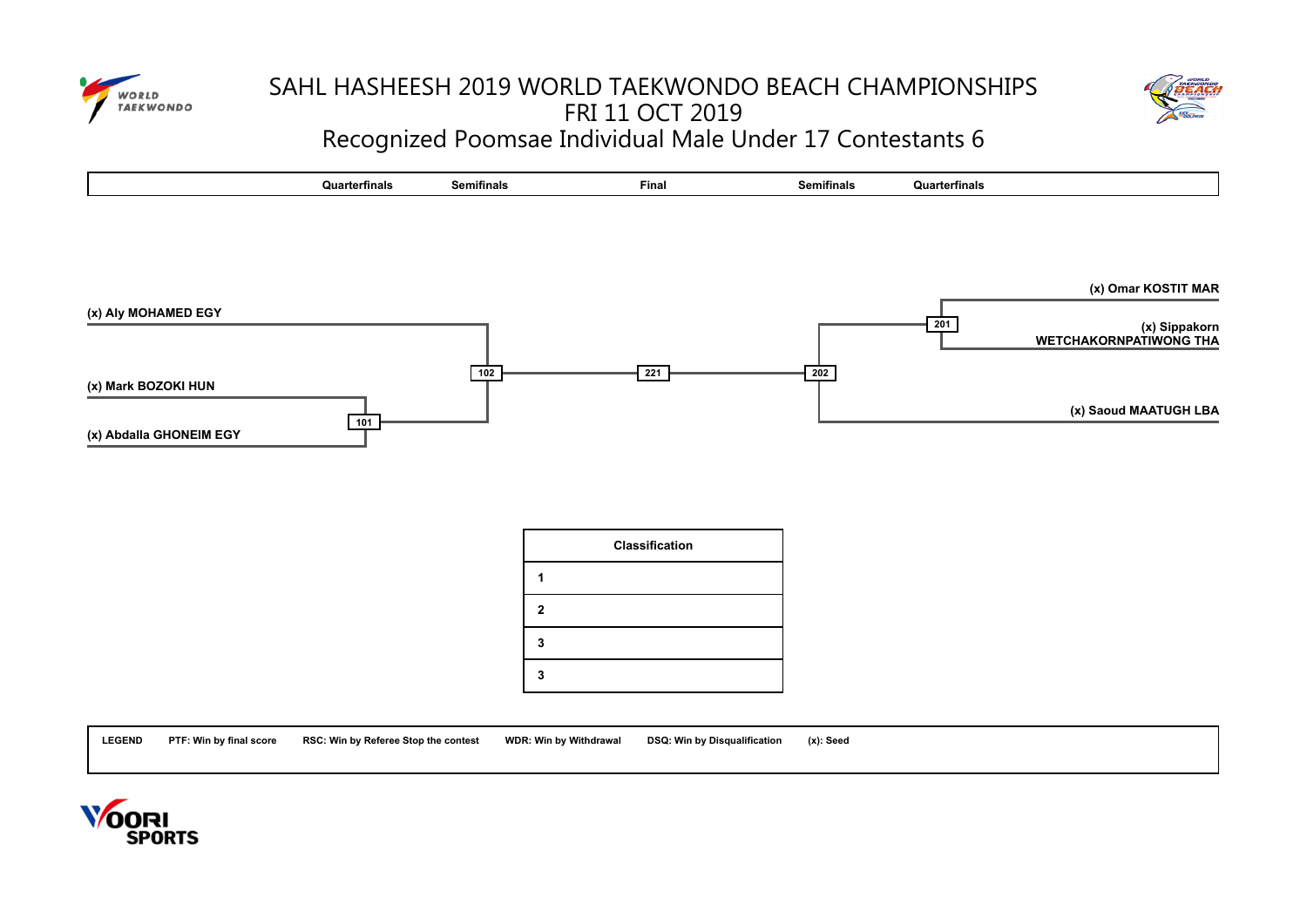

# SAHL HASHEESH 2019 WORLD TAEKWONDO BEACH CHAMPIONSHIPS FRI 11 OCT 2019 Recognized Poomsae Individual Female Under 17 Contestants 6





|   | <b>Classification</b> |
|---|-----------------------|
|   |                       |
| 2 |                       |
| 3 |                       |
| 3 |                       |

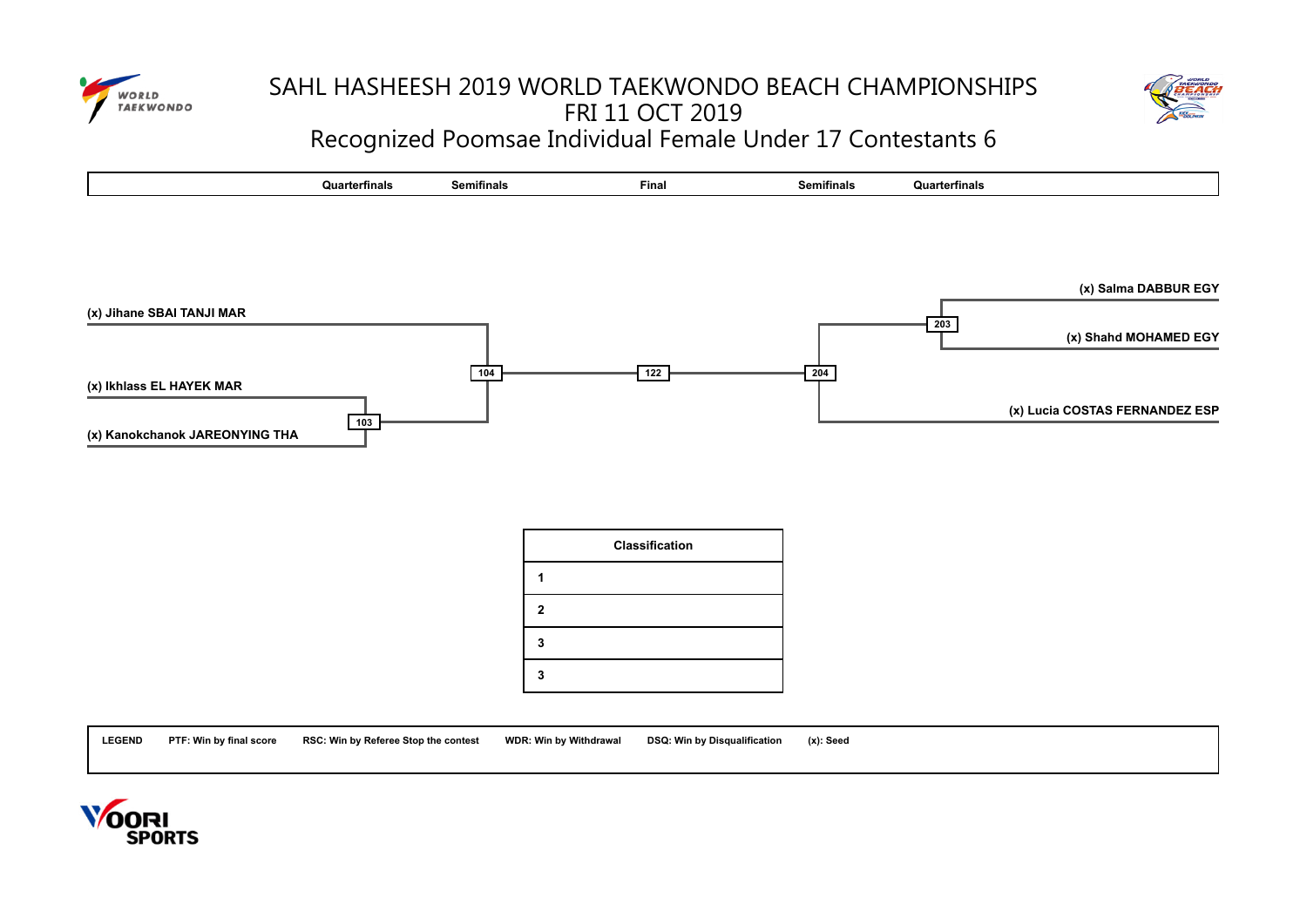

## SAHL HASHEESH 2019 WORLD TAEKWONDO BEACH CHAMPIONSHIPS FRI 11 OCT 2019 Recognized Poomsae Individual Male Under 30 Contestants 7





|   | <b>Classification</b> |
|---|-----------------------|
|   |                       |
| 2 |                       |
| 3 |                       |
| 3 |                       |



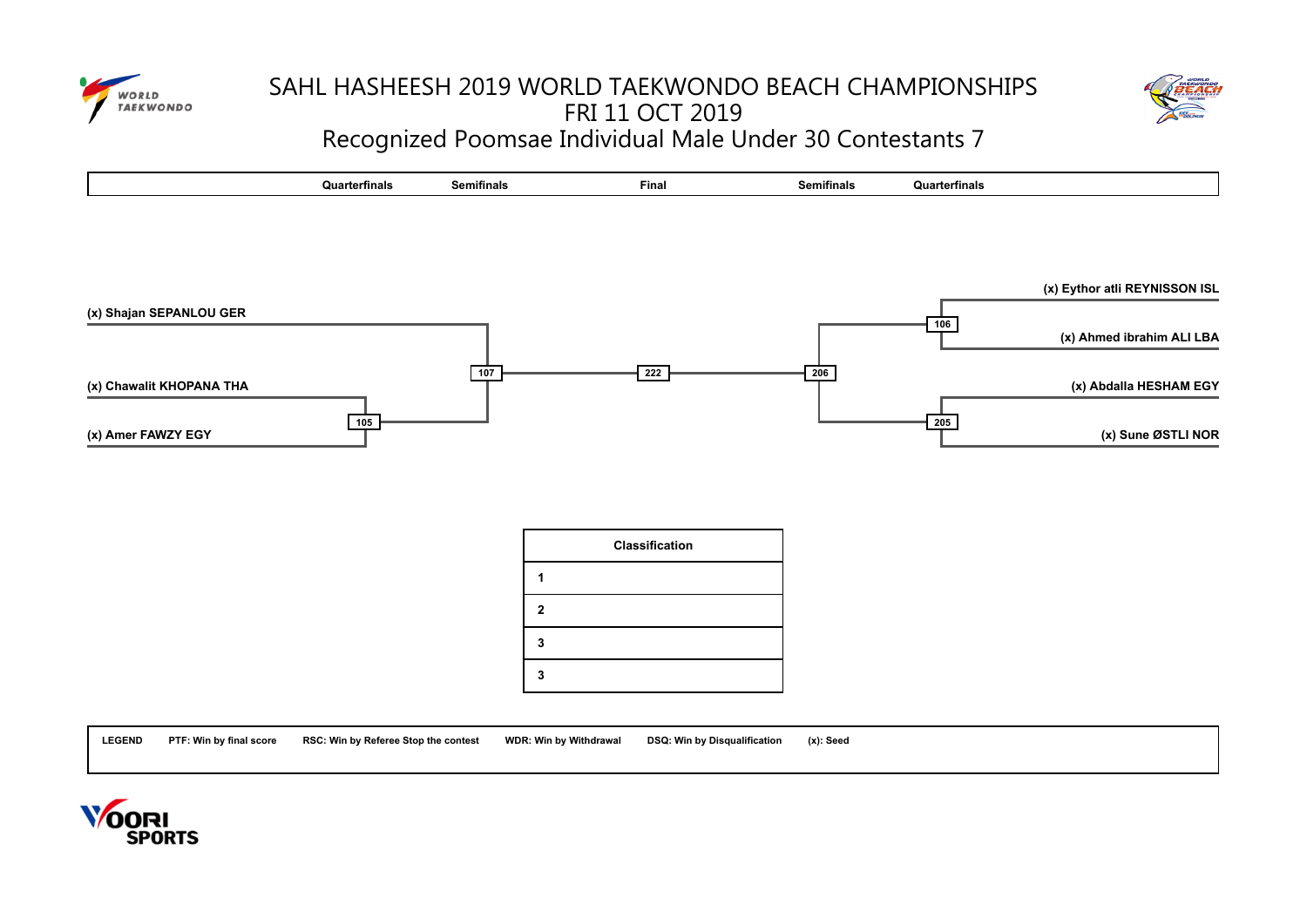

# SAHL HASHEESH 2019 WORLD TAEKWONDO BEACH CHAMPIONSHIPS FRI 11 OCT 2019 Recognized Poomsae Individual Female Under 30 Contestants 7





|   | <b>Classification</b> |
|---|-----------------------|
|   |                       |
| 2 |                       |
| 3 |                       |
| 3 |                       |



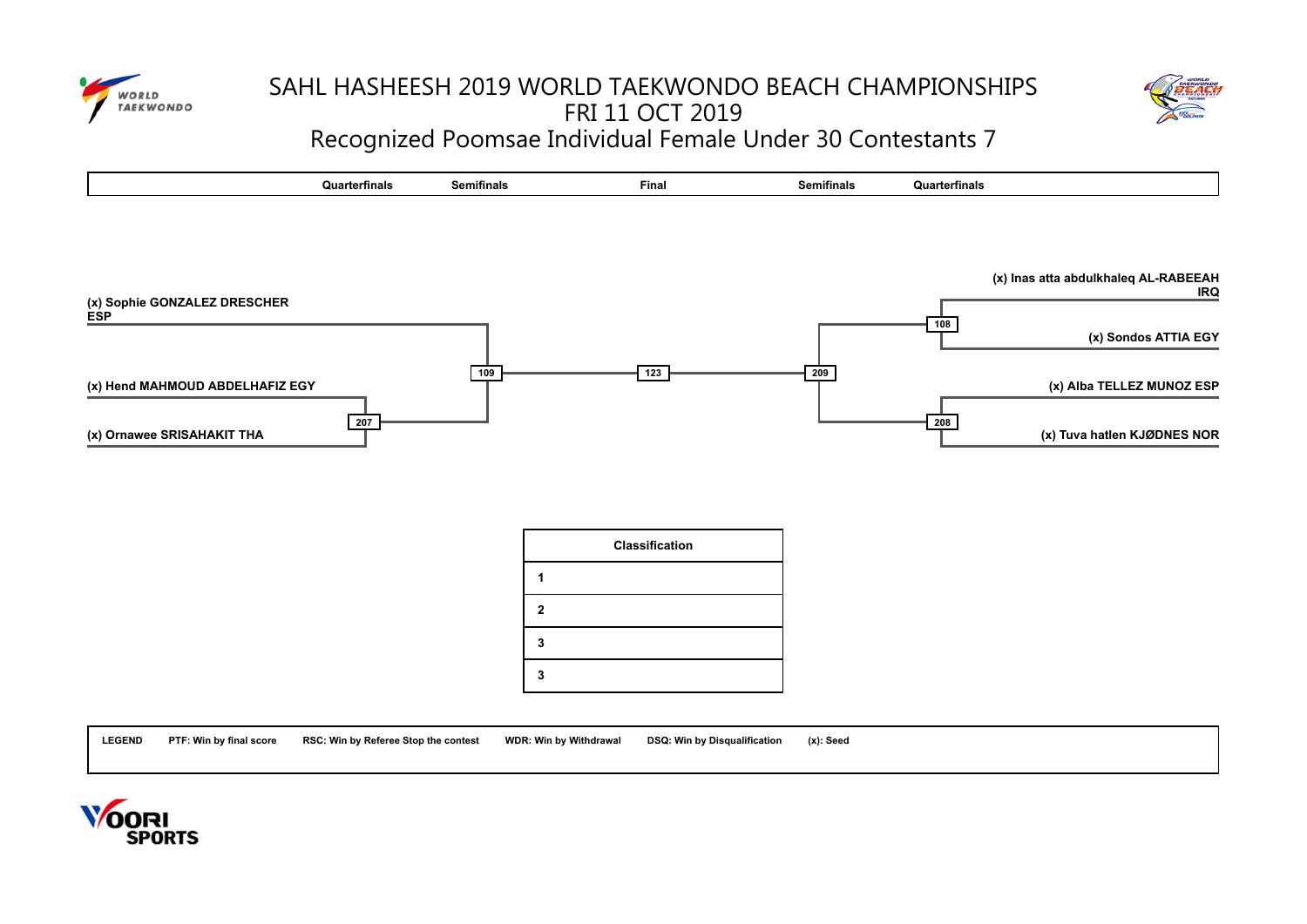

## SAHL HASHEESH 2019 WORLD TAEKWONDO BEACH CHAMPIONSHIPS FRI 11 OCT 2019 Recognized Poomsae Individual Male Over 30 Contestants 8



|  |  | ™erπnaı⇔<br>wu | Semifinals | Finar | rınals<br>Semi | ırterfinals |
|--|--|----------------|------------|-------|----------------|-------------|
|--|--|----------------|------------|-------|----------------|-------------|



|              | <b>Classification</b> |
|--------------|-----------------------|
|              |                       |
| $\mathbf{2}$ |                       |
| 3            |                       |
| 3            |                       |



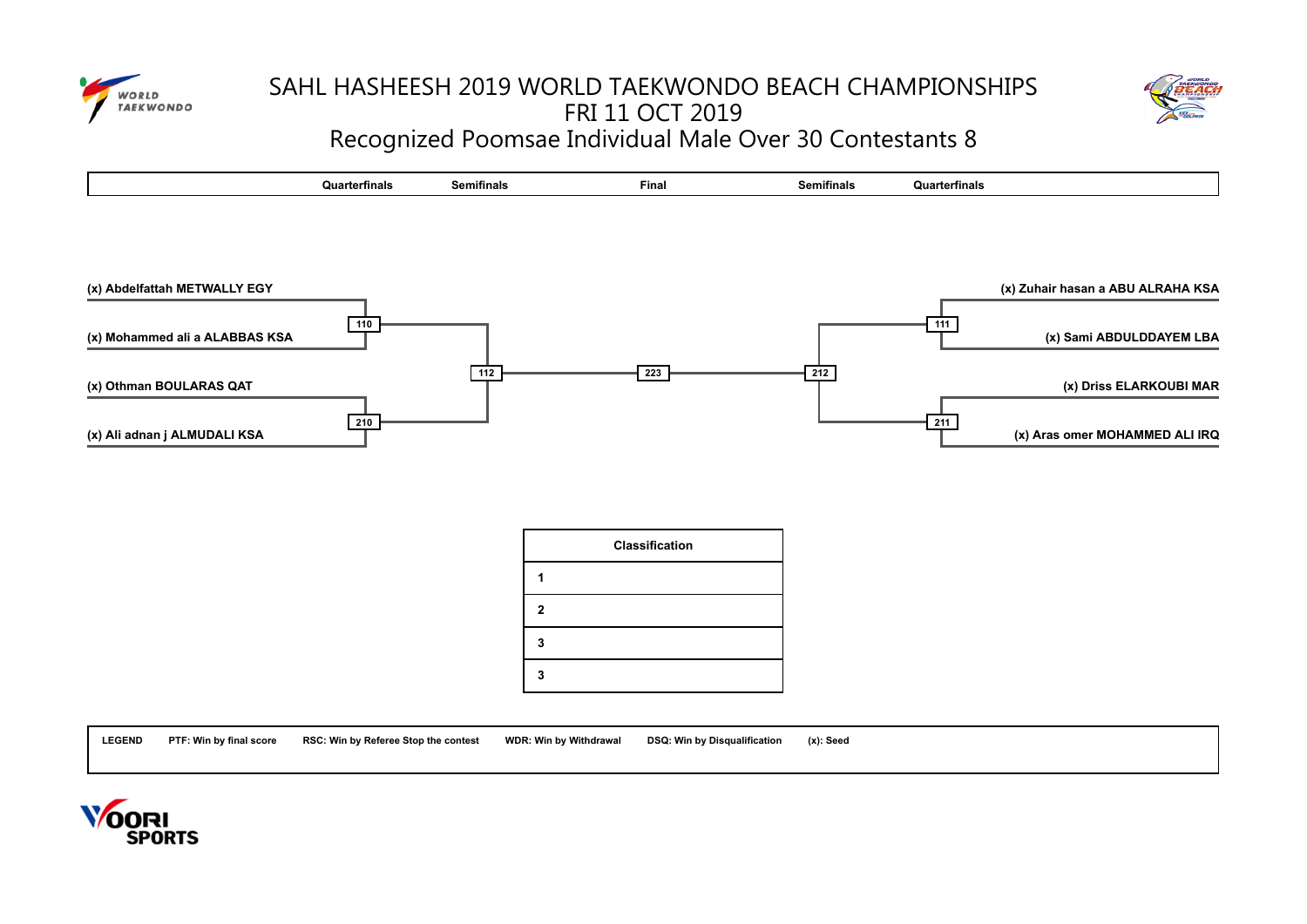

# SAHL HASHEESH 2019 WORLD TAEKWONDO BEACH CHAMPIONSHIPS FRI 11 OCT 2019 Recognized Poomsae Individual Female Over 30 Contestants 7





|   | <b>Classification</b> |
|---|-----------------------|
|   |                       |
| 2 |                       |
| 3 |                       |
| 3 |                       |



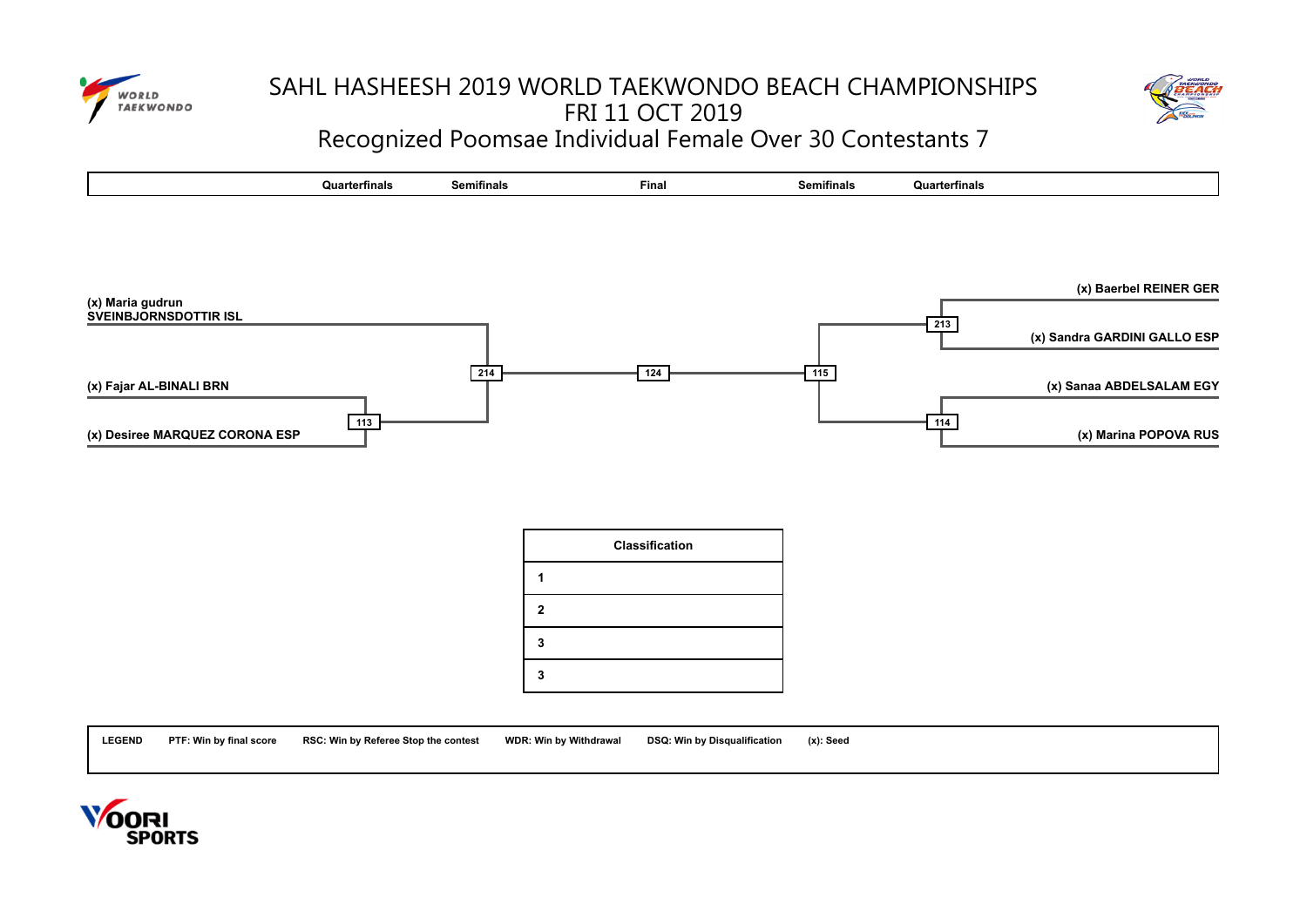

# SAHL HASHEESH 2019 WORLD TAEKWONDO BEACH CHAMPIONSHIPS FRI 11 OCT 2019 Recognized Poomsae Pair Under 17 Contestants 5





|   | <b>Classification</b> |
|---|-----------------------|
|   |                       |
| 2 |                       |
| 3 |                       |
| 3 |                       |

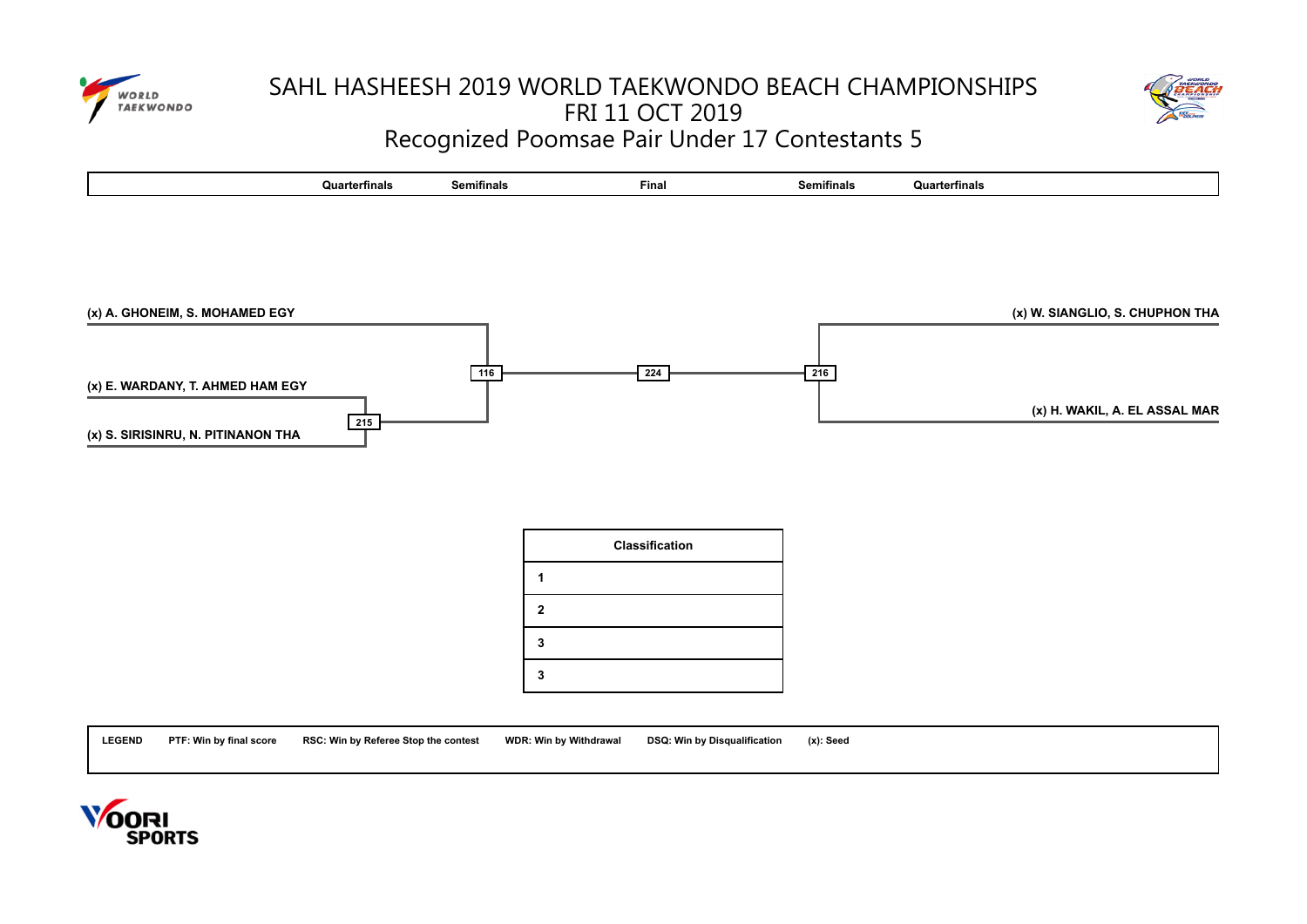

## SAHL HASHEESH 2019 WORLD TAEKWONDO BEACH CHAMPIONSHIPS FRI 11 OCT 2019 Recognized Poomsae Pair Under 30 Contestants 4





|   | <b>Classification</b> |
|---|-----------------------|
|   |                       |
| 2 |                       |
|   |                       |
|   |                       |



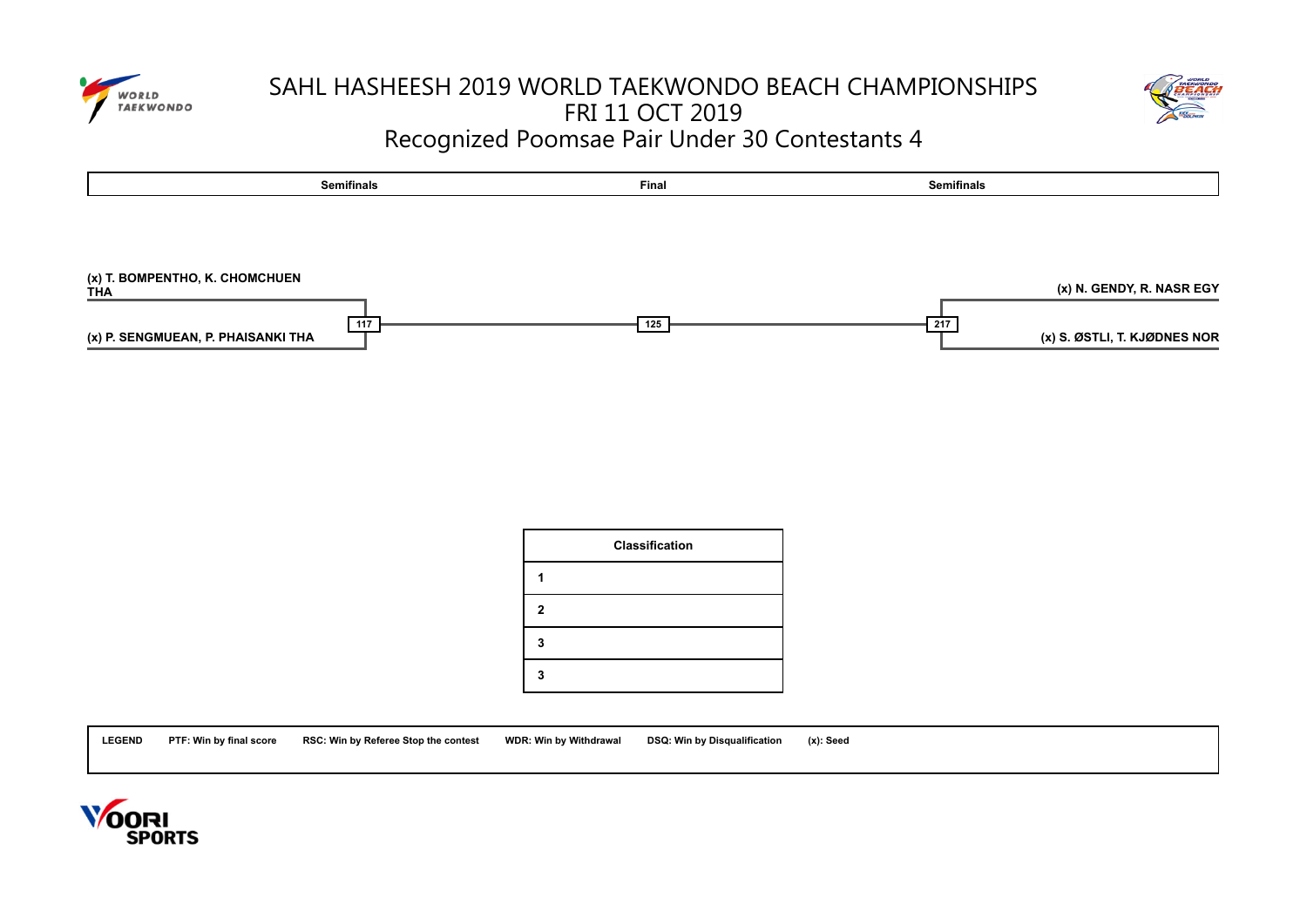

# SAHL HASHEESH 2019 WORLD TAEKWONDO BEACH CHAMPIONSHIPS SAT 12 OCT 2019 Recognized Poomsae Pair Over 30 Contestants 2





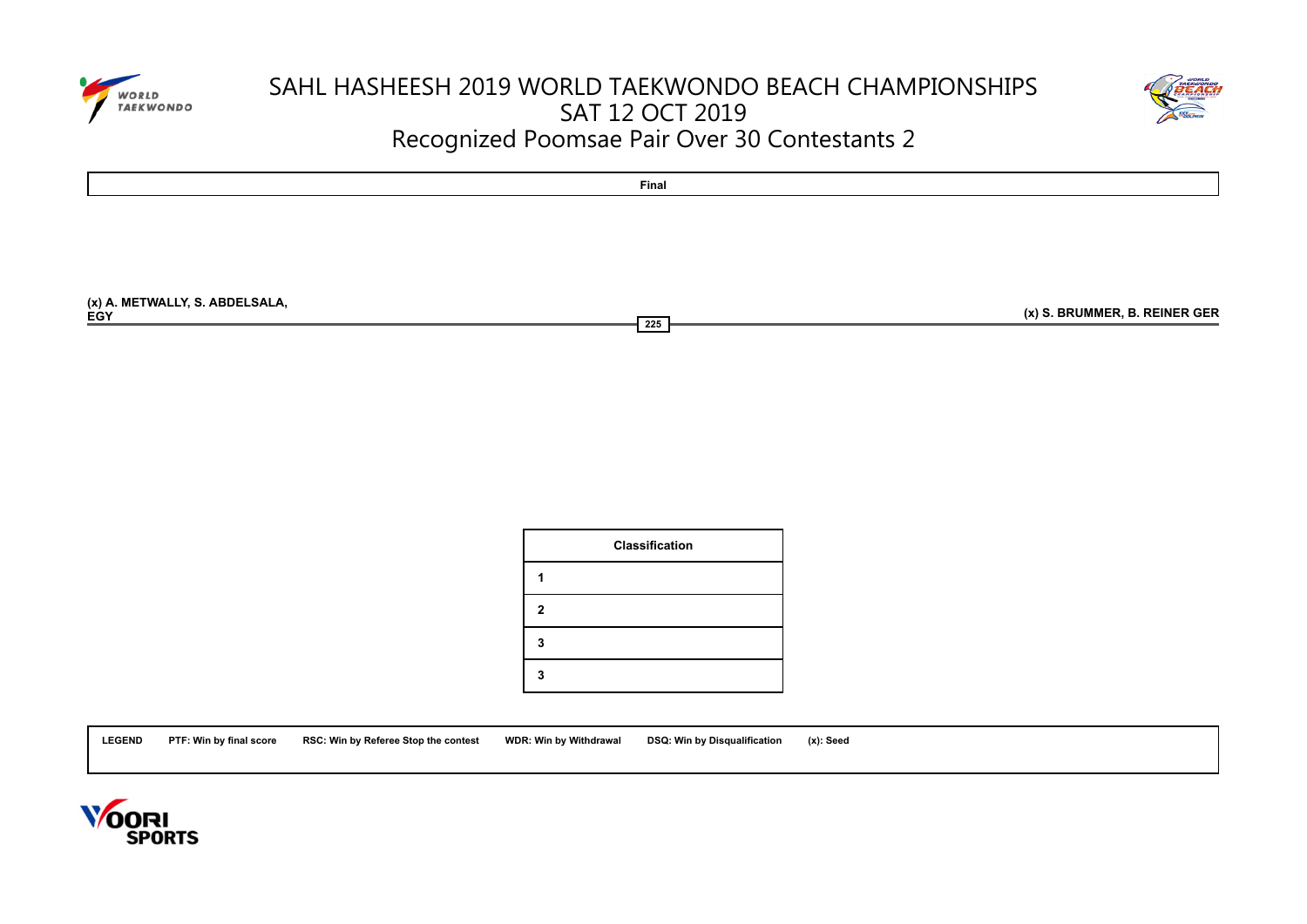

## SAHL HASHEESH 2019 WORLD TAEKWONDO BEACH CHAMPIONSHIPS FRI 11 OCT 2019 Recognized Poomsae Team Men Under 17 Contestants 3





|   | Classification |
|---|----------------|
|   |                |
| 2 |                |
|   |                |
|   |                |



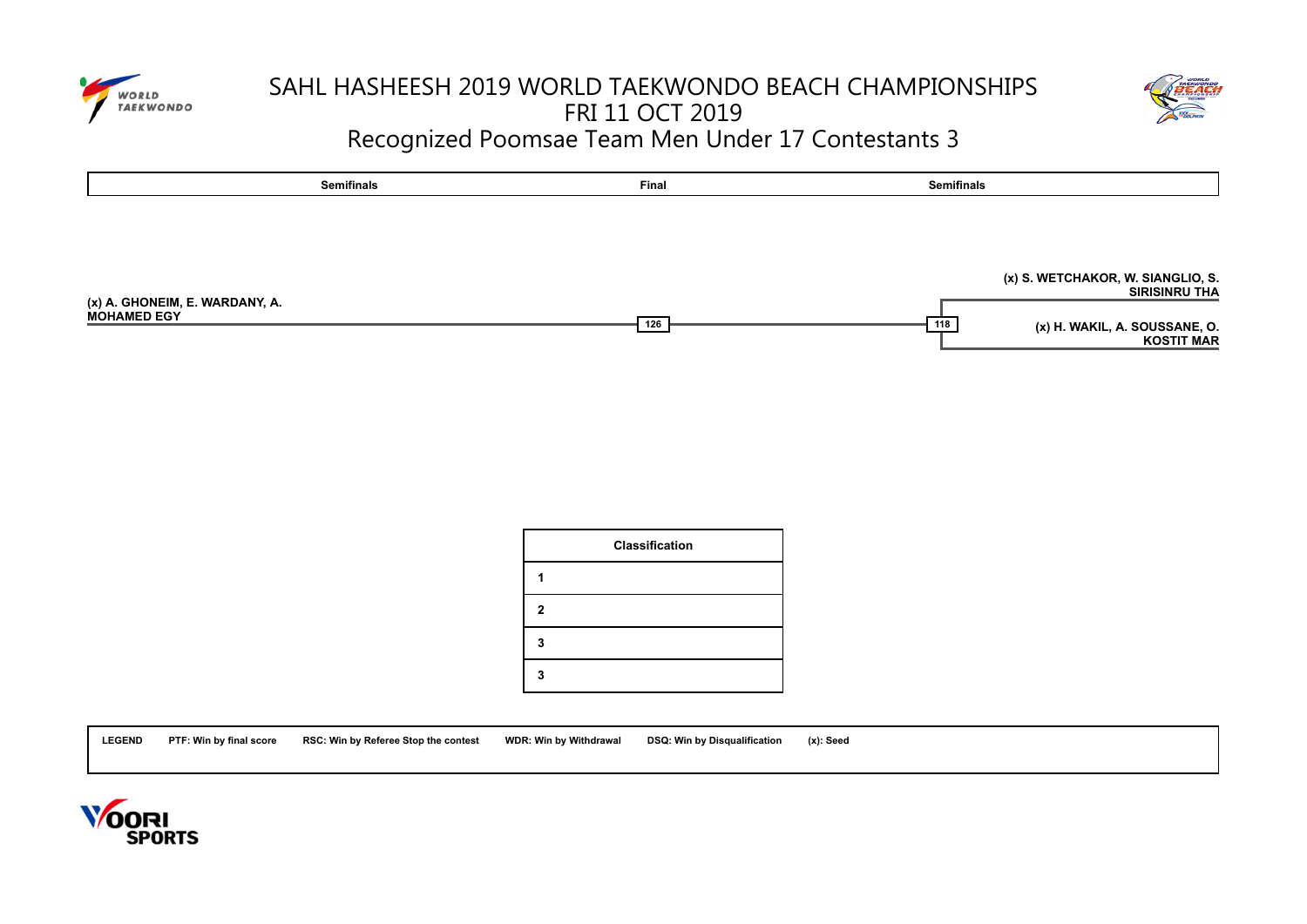

## SAHL HASHEESH 2019 WORLD TAEKWONDO BEACH CHAMPIONSHIPS FRI 11 OCT 2019 Recognized Poomsae Team Women Under 17 Contestants 3





|              | <b>Classification</b> |
|--------------|-----------------------|
|              |                       |
| $\mathbf{2}$ |                       |
| 3            |                       |
|              |                       |



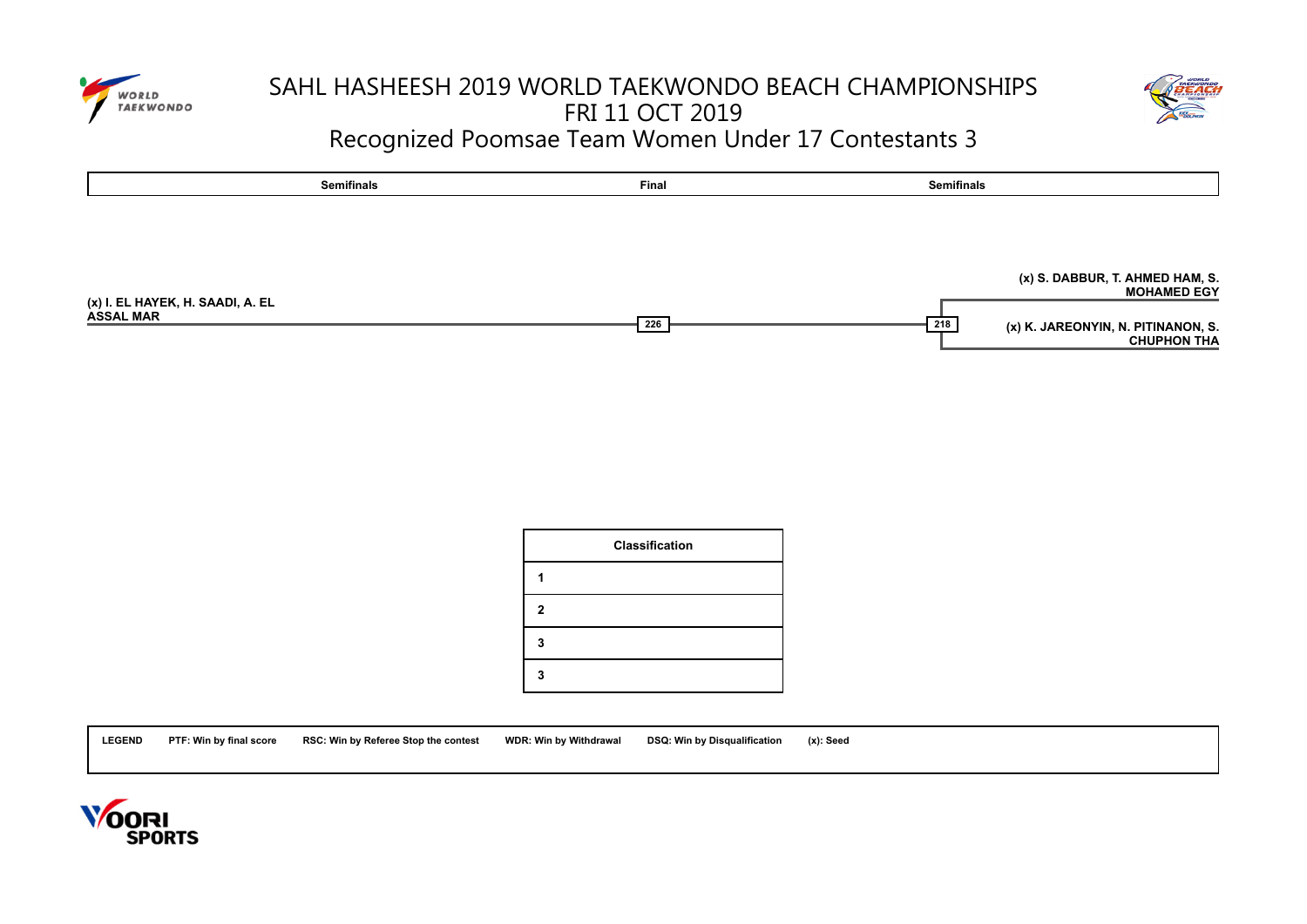

## SAHL HASHEESH 2019 WORLD TAEKWONDO BEACH CHAMPIONSHIPS FRI 11 OCT 2019 Recognized Poomsae Team Men Over 17 Contestants 4





|   | <b>Classification</b> |
|---|-----------------------|
|   |                       |
| 2 |                       |
| 3 |                       |
|   |                       |